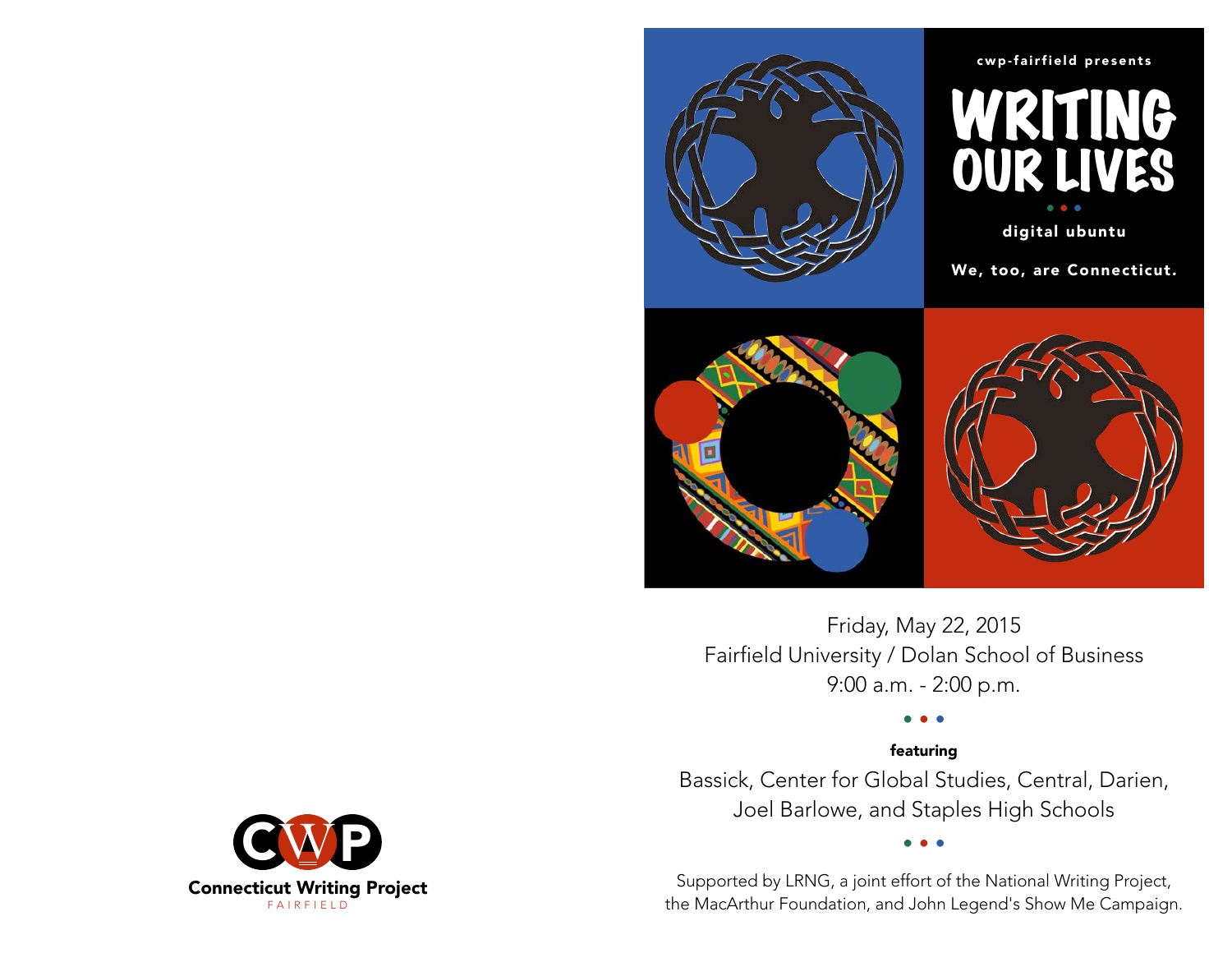# WELCOME LETTER

*You can't be human all by yourself, and when you have this quality–UBUNTU– you are known for your generosity. We think of ourselves far too frequently as just individuals, separated from one another, whereas you are connected and what you do affects the whole world. —Desmond Tutu*

Dear Writers, Creators, Composers, Dreamers, Poets, Visionaries, & Mavericks,

I am because we are. I can be me because of who we are together, and you matter to the writing communities of Connecticut.

Welcome to Writing Our Lives – Digital Ubuntu: We, Too, Are Connecticut! Be proud of yourself—who you are in relation to the person sitting next to you, to the individual on the other side of the room, and to those who couldn't be with you today to celebrate your accomplishments. To allude Matt de la Peña's novel, "We are here right now," and together we are stronger.

Today's event is possible because several teachers participating in an Invitational Summer Institute through the Connecticut Writing Project at Fairfield University wanted more for their classrooms. They believe that students are more than test scores and that they deserve outlets to reimagine traditional classrooms as boundary free. So they designed writing workshops to promote ethnography, ten-minute plays, TedTalks, blogging, digital storytelling, and websites. Then they applied to the John Legend Show Me Campaign, National Writing Project, and John D. and Catherine T. MacArthur Foundation, saying, "We can be us, digitally, because of how we compose together with 21<sup>st</sup> century tools."

Today is the culmination of a yearlong, inter-district collaboration that brought together more than 100 students from diverse backgrounds and perspectives to exchange knowledge about composing in digital spaces. Each one of you has contributed to this effort, and today we celebrate all of us as a community. We are here. We are Connecticut. And as collaborators, we deserve a standing ovation, a few finger snaps, and perennial seeds for Writing Our Lives in the future.

Today, I encourage you to get to know one another and to ask questions about each others' experiences at your respective schools. More importantly, however, I want you to recognize that you are innovators of tomorrow and "You gotta write! A'ight?"

You have already written, and today's history is being written about you.

Thank you for your participation, contributions, and excellence. This day wouldn't be possible without you.

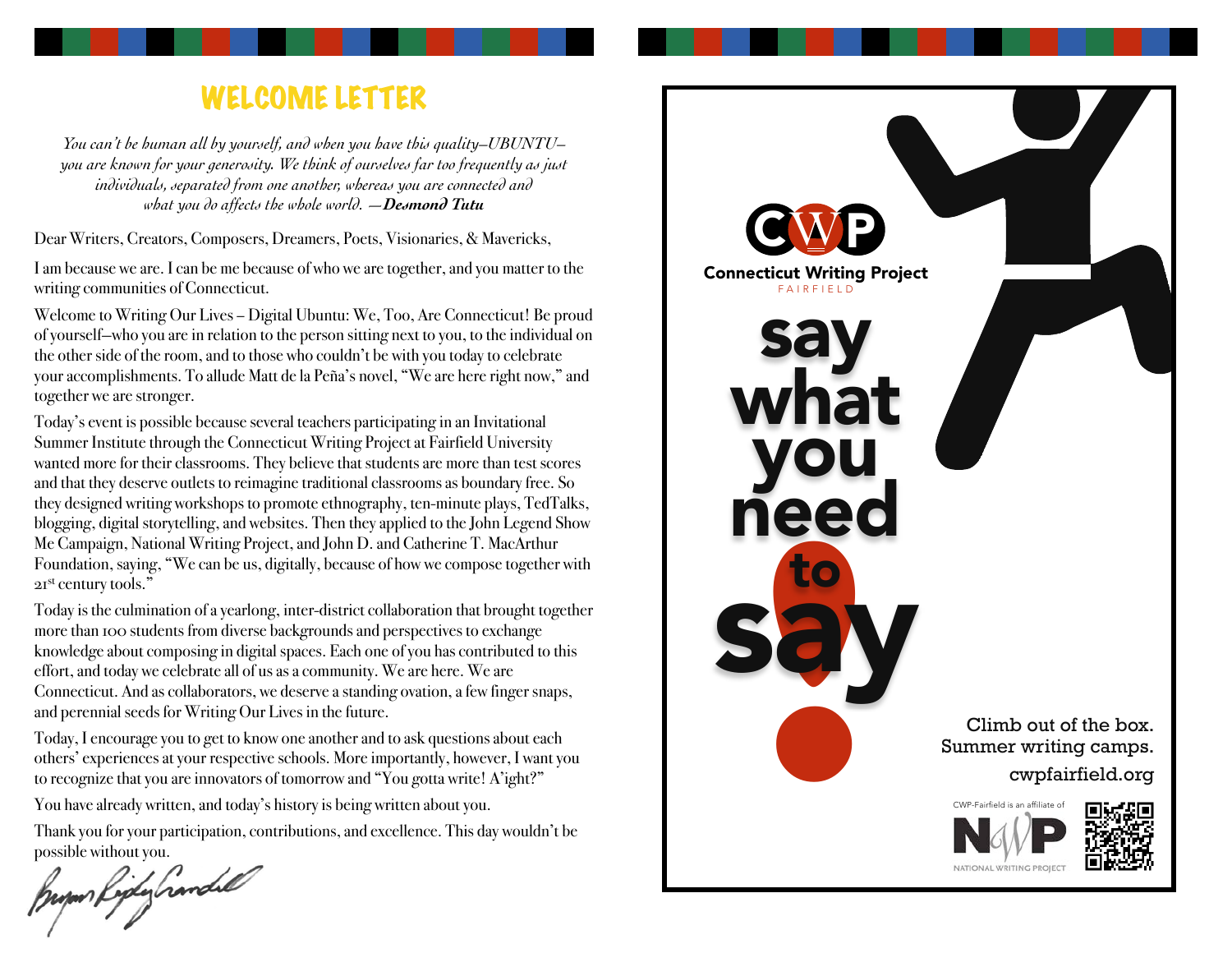# SPECIAL GUESTS



#### **MATT DE LA P EÑA**

Matt de la Peña is a New York Time's best selling author of five acclaimed young adult novels, including *We Were Here*, the text shared with participating schools. Matt is a graduate of San Diego State University, where he also played basketball on a full scholarship, and now lives in Brooklyn, New York. His new novel, *The Hunted,* was recently released by Delacorte Press.

#### **C ARYN S ULLIVAN**

Caryn Sullivan is the creator of [PrettyWellness.Com,](http://PrettyWellness.Com) a blog about health, happiness, and being beautiful organically. After many years of working in the corporate world for ESPN, Caryn turned to a world of public speaking to promote non-toxic living and her story of overcoming cancer.

### **R OBERT GALINSKY**

Robert Galinsky is an actor, writer, organizer, motivator, and performance consultant. Most recently he has been an executive coach for TEDxTeen and mentor to Connecticut students participating in the 2015 LRNG Innovation Challenge Award.

### **L YTASHA MARIE BLACKWELL**

Lytasha Marie Blackwell is a poet, educator, and motivator who works in southern Connecticut to empower young people. She also conducts a series of workshops to promote the leadership and development of young women and girls.

#### **ATTALLAH S HEPPARD**

Attallah Sheppard is a graduate of Howard University, a youth advocate through Yale's Gear-Up program, a promotor for Writer's Block Inc, and a spoken-word artist with a passion for teaching writing and helping students move from the page to the stage.

# PROGRAM SCHEDULE

- 9:15 Arrivals
- 9:20 Mixing It Up, High Fives, and Whaddups?
- 9:30 "You Are Here" Morning Salutation with Caryn Sullivan, activist, educator, and founder of [prettywellness.com](http://prettywellness.com/)
- 9:40 "We Are Here" Greetings from CWP-Fairfield Director, Bryan Crandall
- 10:05 **Session I: The First Round of Total Awesomeness**

**Room 105** Urban Possibilities: Digital Realities - The Central High School Radio Plays

**Room 106** Divas Squared - A Spoken Word Experience with ! ! Attallah Sheppard and Lytasha Marie Blackwell

**Room 108** Redding or Not, Here They Come - The TEDx Talks - Joel Barlow High School

#### 10:55 **Session II: The Second Round of Total Awesomeness**

**Room 105** Writing the Port of B: The Neighborhood Project - A Bassick High School Production

**Room 106** Writing in the Cloud: Moving from Digitally Convenient Writing to Digitally Enhanced Writing - A Darien High School Production

**Room 108** A Gathering with Galinsky (Session I) - A Workshop with TEDx Coach Robert Galinsky

- 11:40 Lunch Dolan Dining Room
- 12:05 Keynote Address A Conversation with YA Author Matt de la Peña
- 12:35 **Session III: The Third Round of Total Awesomeness**

**Room 105** Blogging to Break Barriers & to Create Community - ! ! Global Studies High School

- **Room 106** TEDxTalks: A Staple of Writing A Staples High School Production
- **Room 108** A Gathering with Galinsky (Session II) A Workshop with ! ! TEDx Coach Robert Galinsky

1:20 Departure